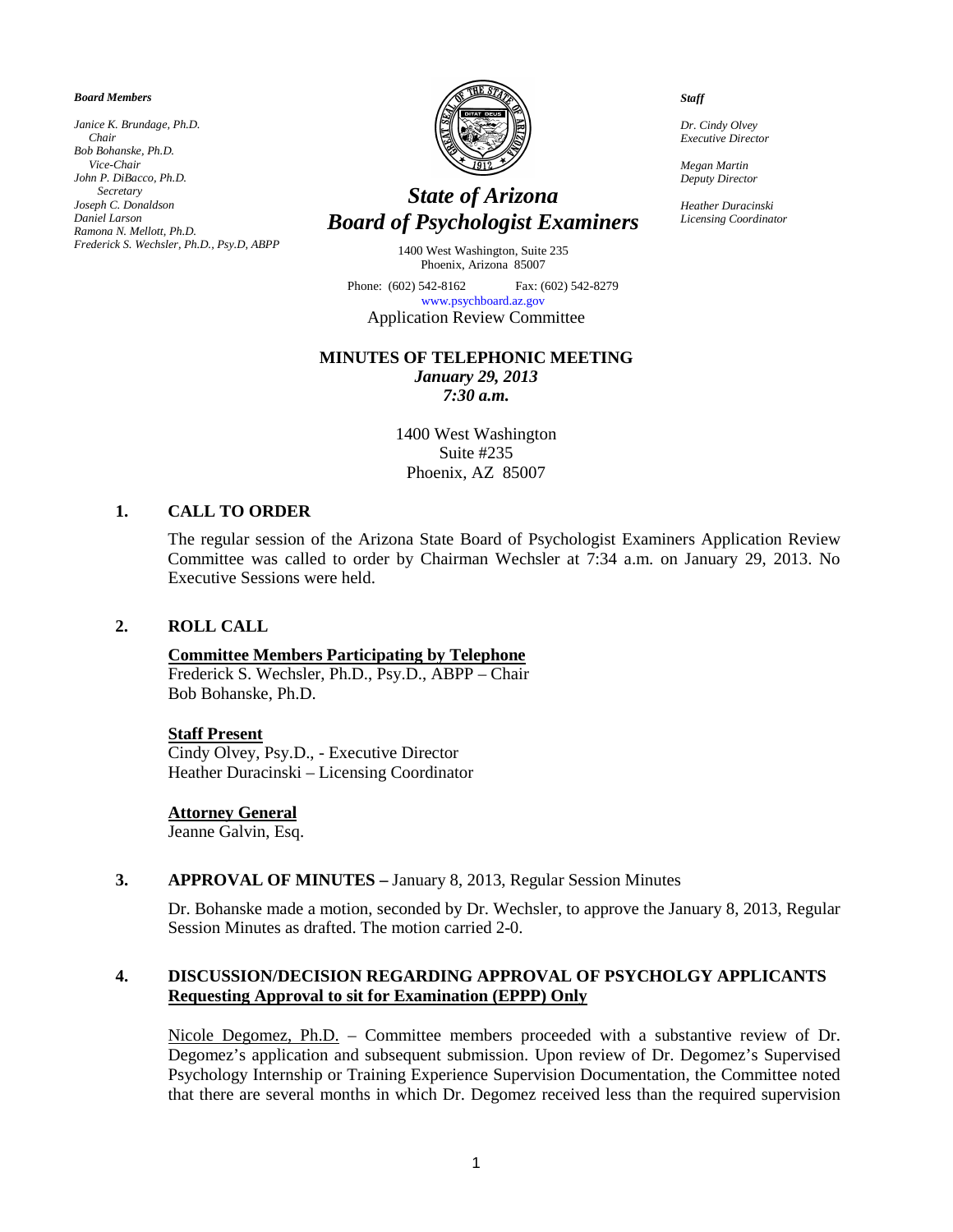which does not fulfill the requirements of  $\&A.R.S. 32-2071(F)(6)$ . At this time, the Committee is requesting clarification as to how Dr. Degomez met the statutory requirements for individual supervision. Additionally, the Committee is requesting clarification because Dr. Degomez's supervisor, Heather Nash, Ph.D., indicated that Dr. Degomez received the required supervision but the supervision documentation indicates otherwise.

Dr. Bohankse made a motion, seconded by Dr. Wechsler, to issue a SRAID letter to Nicole Degomez, Ph.D., regarding the deficiencies discussed in her application. The motion carried (2-0).

## **Requesting Approval to sit for Examination (EPPP) & Licensure**

Hyejeen Lee, Ph.D. – Committee members proceeded with a substantive review of Dr. Lee's application and subsequent submission. Upon review, the Committee noted that Dr. Lee is not a United States citizen and at this time is unable to be lawfully present in the United States. It was the consensus of the Committee to forward Dr. Lee's application to the full Board with a recommendation to deny her application if she does not withdraw within seven days.

Catherine Herrera, Ph.D. – Committee members proceeded with a substantive review of Dr. Herrera's application. Upon review, the Committee noted that the materials submitted were complete and fulfilled the requirements of statutes and rules. It was the consensus of the Committee to move Dr. Herrera's application to the full Board for approval to take the EPPP and licensure upon a passing score and payment of the pro-rated licensure fee.

Richard Phenis, Psy.D. – Dr. Wechsler recused himself from this item, therefore the matter was moved to the full Board for review due to lack of a quorum.

Sandra Rodriguez-Siuts, Ph.D. – Committee members proceeded with a substantive review of Dr. Rodriguez-Siuts' re-application. Upon review, the Committee noted that the materials submitted were complete and fulfilled the requirements of statutes and rules. It was the consensus of the Committee to move Dr. Rodriguez-Siuts' re-application to the full Board for approval to take the EPPP and licensure upon a passing score and payment of the pro-rated licensure fee.

Nathan Thompson, Psy.D. – Dr. Wechsler recused himself from this item, therefore the matter was moved to the full Board for review due to lack of a quorum.

Dr. Wechsler made a motion, seconded by Dr. Bohanske, to forward the applications of Catherine Herrera, Ph.D., and Sandra Rodriguez-Siuts, Ph.D to the full Board for review and approval to take the EPPP and licensure upon a passing score and payment of the pro-rated licensure fee, to forward the applications of Richard Phenis, Psy.D., and Nathan Thompson, Psy.D., to the full Board for review due to lack of a quorum and to forward the application of Hyejeen Lee, Ph.D. to the full Board with a recommendation of denial if she does not withdraw her application within seven days based on the deficiencies discussed in her application. The motion carried (2-0).

## **Requesting Approval of Licensure by Waiver**

William Blair, Ph.D. **–** Committee members proceeded with a substantive review of Dr. Blair's application. Upon review, the Committee noted that the materials submitted were complete and fulfilled the requirements of statutes and rules. It was the consensus of the Committee to move Dr. Blair's application to the full Board for review and approval of licensure upon receipt of the pro-rated licensure fee.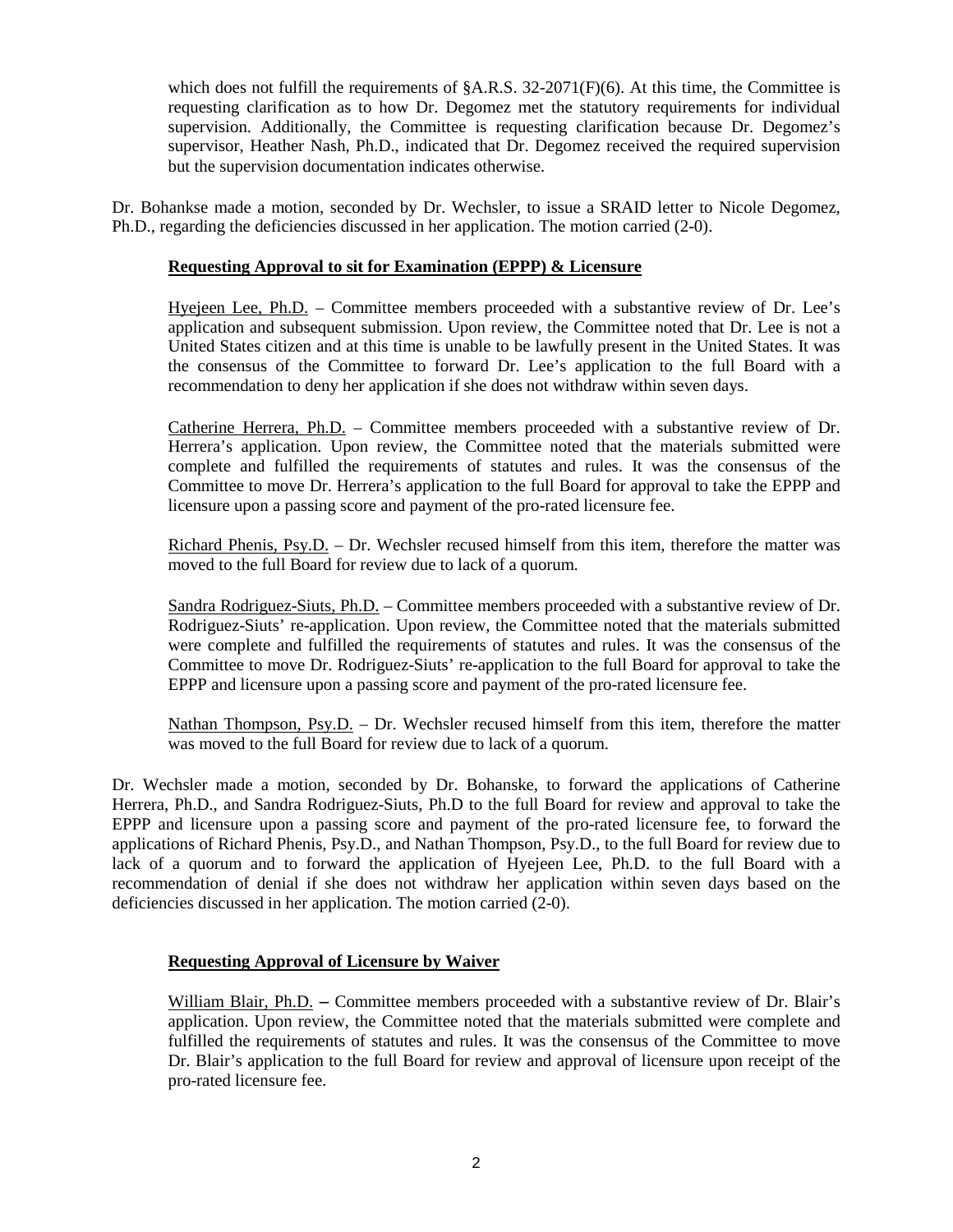Rob Morgan, Psy.D. - Committee members proceeded with a substantive review of Dr. Morgan's application. Upon review, the Committee noted that the materials submitted were complete and fulfilled the requirements of statutes and rules. It was the consensus of the Committee to move Dr. Morgan's application to the full Board for review and approval of licensure upon receipt of the pro-rated licensure fee.

Harvey Morris, Ph.D. - Committee members proceeded with a substantive review of Dr. Morris' application. Upon review, the Committee noted that the materials submitted were complete and fulfilled the requirements of statutes and rules. Additionally, the Committee noted that Dr. Morris has been licensed for 40 years in New York and at the time of his licensure the EPPP was not a requirement. The Committee expressed concern that Dr. Morris has been licensed and in good standing for a substantial amount of time and would now be required to sit for the EPPP. It was the consensus of the Committee to move Dr. Morris' application to the full Board for approval and to determine whether Dr. Morris be required to sit for the EPPP.

Mark Popenhagen, Psy.D. - Committee members proceeded with a substantive review of Dr. Popenhagen's application. Upon review, the Committee noted that the materials submitted were complete and fulfilled the requirements of statutes and rules. It was the consensus of the Committee to move Dr. Popenhagen's application to the full Board for review and approval of licensure upon receipt of the pro-rated licensure fee.

Bobie Stallcup, Psy.D. - Committee members proceeded with a substantive review of Dr. Stallcup's application. Upon review, the Committee noted that the materials submitted were complete and fulfilled the requirements of statutes and rules. It was the consensus of the Committee to move Dr. Stallcup's application to the full Board for review and approval of licensure upon receipt of the pro-rated licensure fee.

Dr. Wechsler made a motion, seconded by Dr. Boahnske, to forward the applications of William Blair, Ph.D., Rob Morgan, Psy.D., Mark Popenhagen, Psy.D., and Bobie Stallcup, Psy.D., to the full Board for review and approval of licensure upon receipt of the pro-rated licensure fee and to forward the application of Harvey Morris, Ph.D. to the full Board for approval and to determine whether he be required to sit for the EPPP. The motion carried (2-0).

## **Requesting Approval of Supervised Professional Experience Hours and Licensure**

HaNa Kim, Ph.D. - Committee members proceeded with a substantive review of Dr. Kim's application and subsequent submission. Upon review, the Committee noted that the materials submitted were complete and fulfilled the requirements of statutes and rules. It was the consensus of the Committee to move Dr. Kim's application to the full Board for review and approval of licensure upon receipt of the pro-rated licensure fee.

Dr. Wechsler made a motion, seconded by Dr. Bohanske, to forward the application of HaNa Kim, Ph.D. to the full Board for review and approval of licensure upon receipt of the pro-rated licensure fee. The motion carried (2-0).